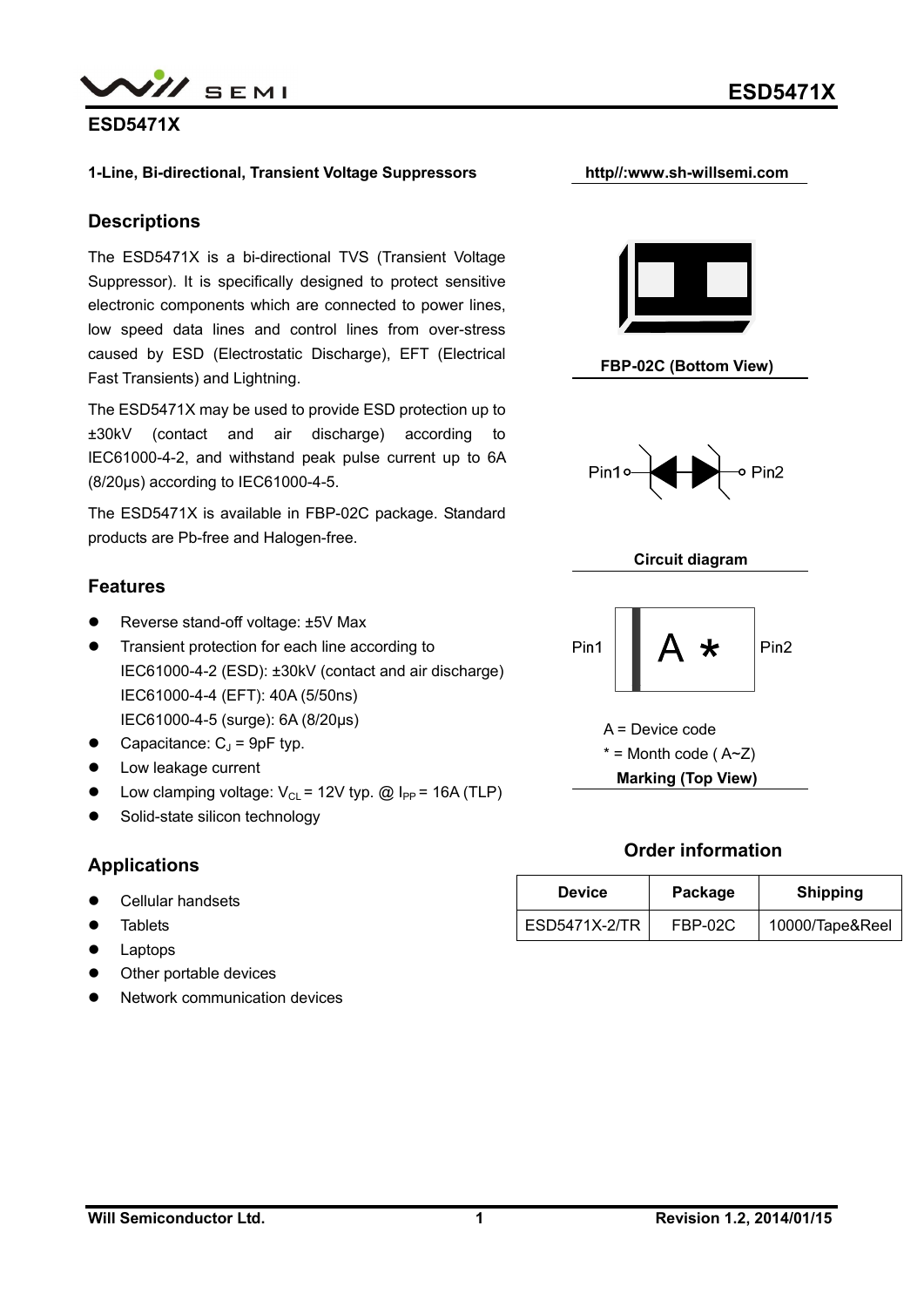

### **Absolute maximum ratings**

| <b>Parameter</b>                                | Symbol                    | Rating      | Unit        |  |
|-------------------------------------------------|---------------------------|-------------|-------------|--|
| Peak pulse power $(t_p = 8/20 \mu s)$           | $P_{\text{pk}}$           | 72          | W           |  |
| Peak pulse current $(t_p = 8/20 \mu s)$         | I <sub>PP</sub>           | 6           | A           |  |
| ESD according to IEC61000-4-2 air discharge     |                           | ±30         | kV          |  |
| ESD according to IEC61000-4-2 contact discharge | V <sub>ESD</sub>          | ±30         |             |  |
| Operation junction temperature                  | Τ.                        | 125         | $^{\circ}C$ |  |
| Lead temperature                                | Tı                        | 260         | $^{\circ}C$ |  |
| Storage temperature                             | $\mathsf{T}_{\text{STG}}$ | $-55 - 150$ | $^{\circ}C$ |  |

## Electrical characteristics (T<sub>A</sub>=25 °C, unless otherwise noted)



#### **Definitions of electrical characteristics**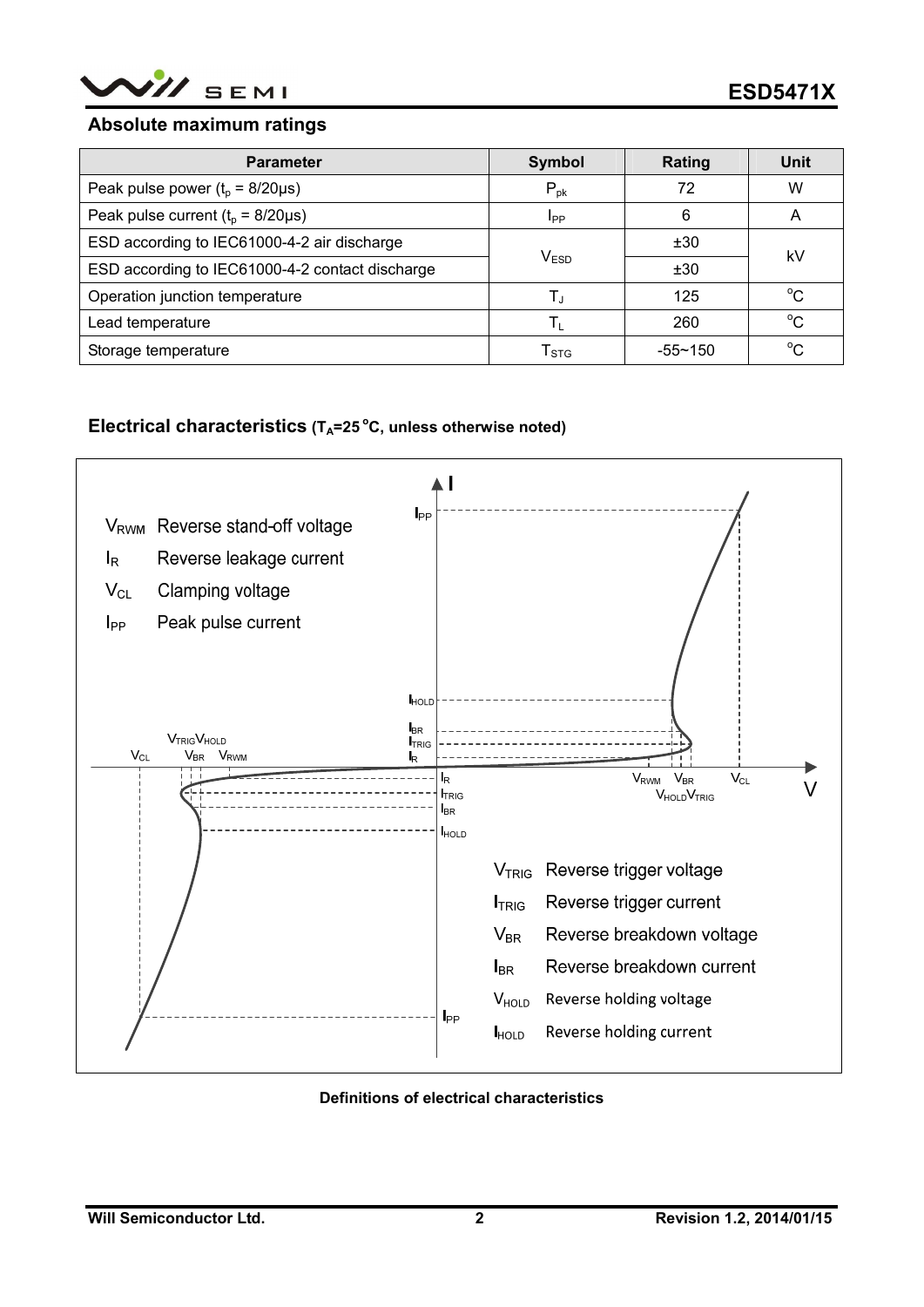

## Electrical characteristics (T<sub>A</sub>=25 °C, unless otherwise noted)

| <b>Parameter</b>                 | <b>Symbol</b>              | <b>Condition</b>                   | Min. | Typ.              | Max. | <b>Unit</b> |
|----------------------------------|----------------------------|------------------------------------|------|-------------------|------|-------------|
| Reverse stand-off voltage        | $V_{RWM}$                  |                                    |      |                   | ±5   | V           |
| Reverse leakage current          | $I_R$                      | $VRWM = 5V$                        |      |                   | 1    | μA          |
| Reverse breakdown voltage        | $\mathsf{V}_{\mathsf{BR}}$ | $I_{BR}$ = 1mA                     | 5.1  |                   |      | V           |
| Reverse holding voltage          | V <sub>HOLD</sub>          | $I_{HOLD} = 50mA$                  | 5.1  |                   |      | V           |
| Clamping voltage $\frac{1}{2}$   | $V_{CL}$                   | $I_{PP} = 16A$ , $t_p = 100$ ns    |      | $12 \overline{ }$ |      | V           |
| Clamping voltage $2$             | $V_{CL}$                   | $VESD = 8kV$                       |      | 12                |      | V           |
| Clamping voltage $3$<br>$V_{CL}$ |                            | $I_{PP} = 1A$ , $t_p = 8/20 \mu s$ |      |                   | 8    | V           |
|                                  |                            | $I_{PP} = 6A$ , $t_p = 8/20 \mu s$ |      |                   | 12   | V           |
| Dynamic resistance $\frac{1}{1}$ | $R_{DYN}$                  |                                    |      | 0.28              |      | Ω           |
| Junction capacitance             | $C_{J}$                    | $V_R$ = 0V, f = 1MHz               |      | 9                 | 12   | pF          |
|                                  |                            | $V_R$ = 5V, f = 1MHz               |      | 6                 | 8    | pF          |

*Notes:* 

*1)* TLP parameter:  $Z_0 = 50\Omega$ ,  $t_p = 100$ ns,  $t_r = 2$ ns, averaging window from 60ns to 80ns. R<sub>DYN</sub> is calculated from 4A to *16A.* 

*2) Contact discharge mode, according to IEC61000-4-2.* 

*3) Non-repetitive current pulse, according to IEC61000-4-5.*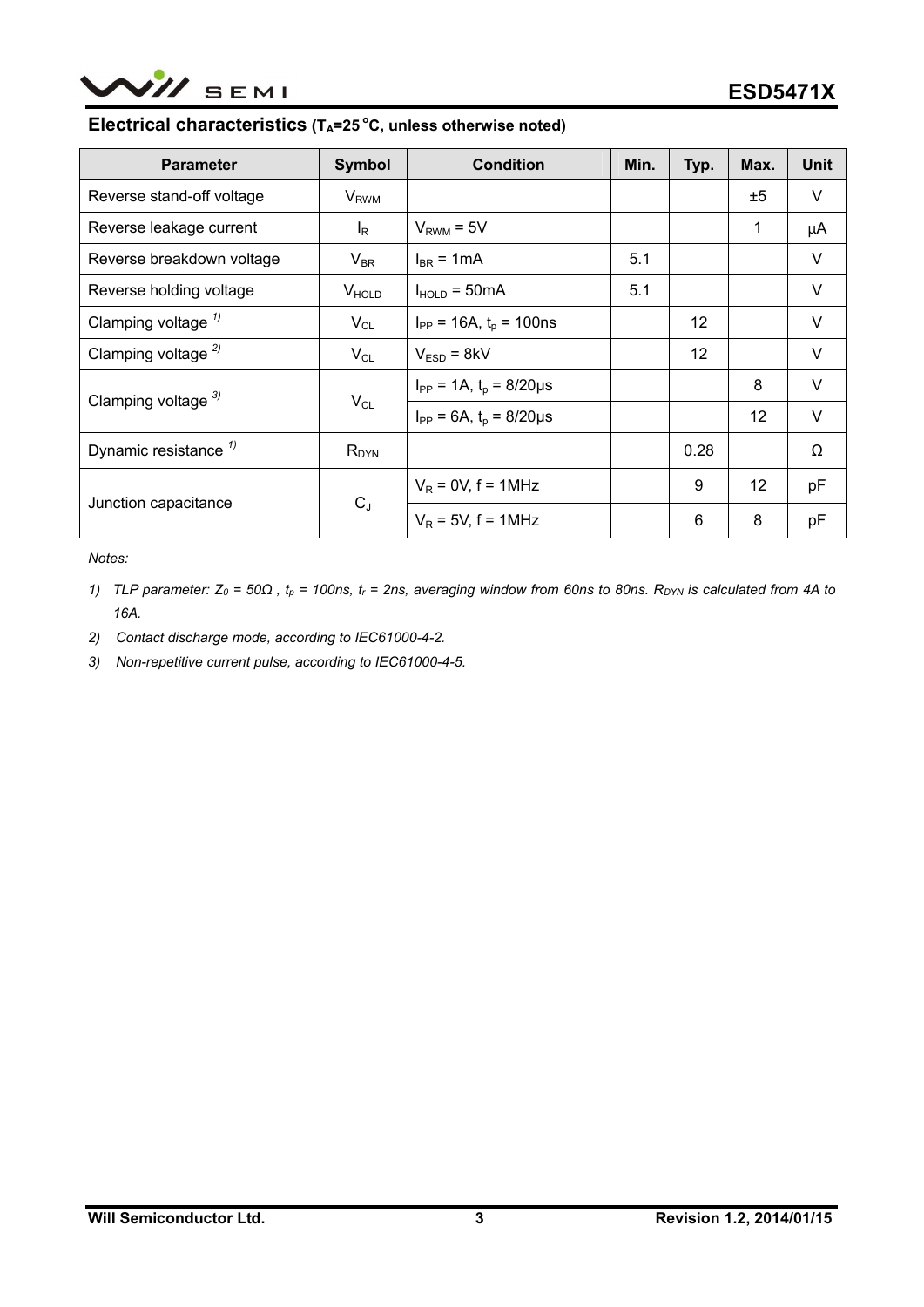

### **Typical characteristics** (T<sub>A</sub>=25°C, unless otherwise noted)

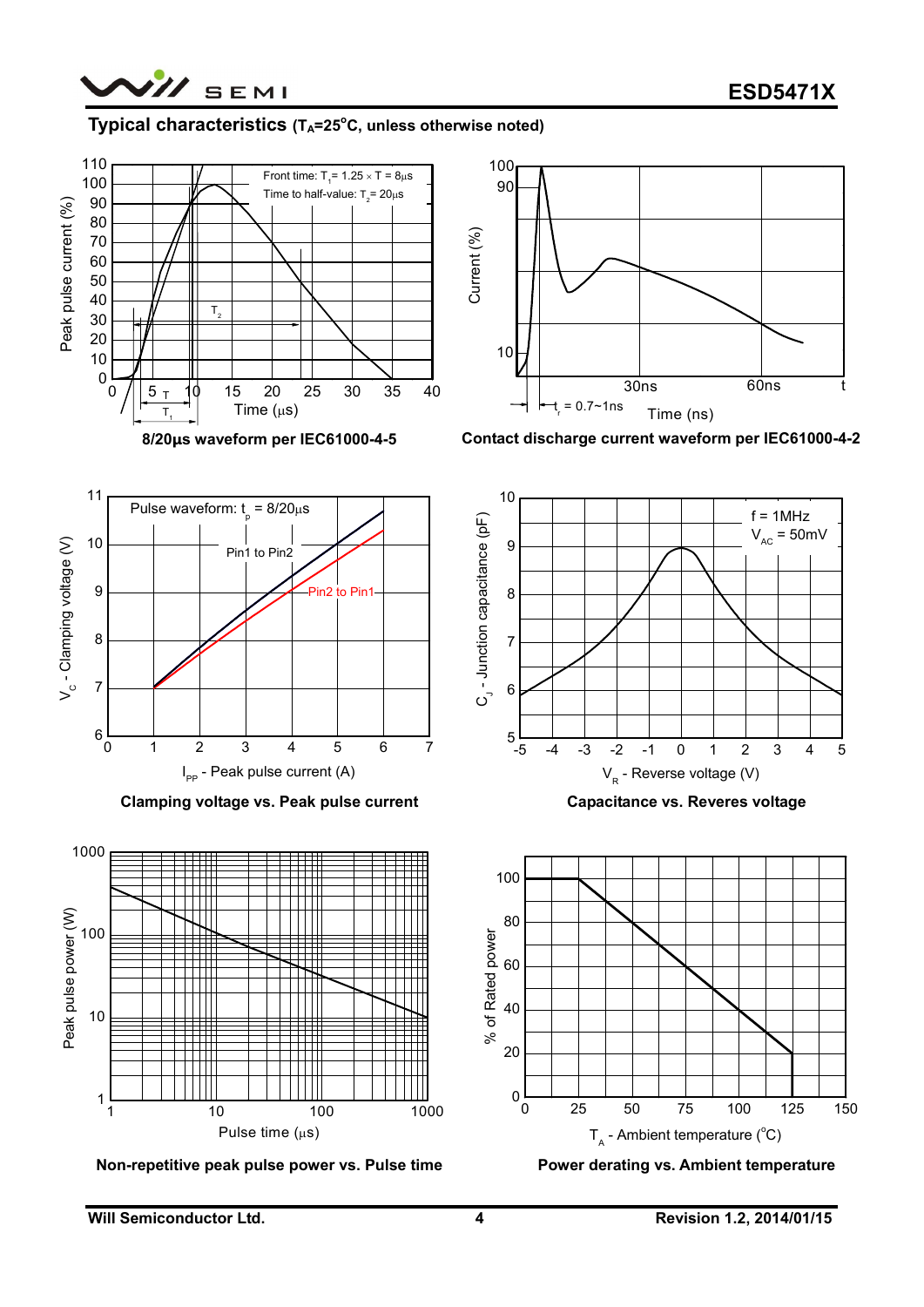

# **ESD5471X**

## Typical characteristics (T<sub>A</sub>=25<sup>°</sup>C, unless otherwise noted)



**ESD clamping (+8kV contact discharge per IEC61000-4-2)** 



**TLP Measurement** 



 **ESD clamping (-8kV contact discharge per IEC61000-4-2)**